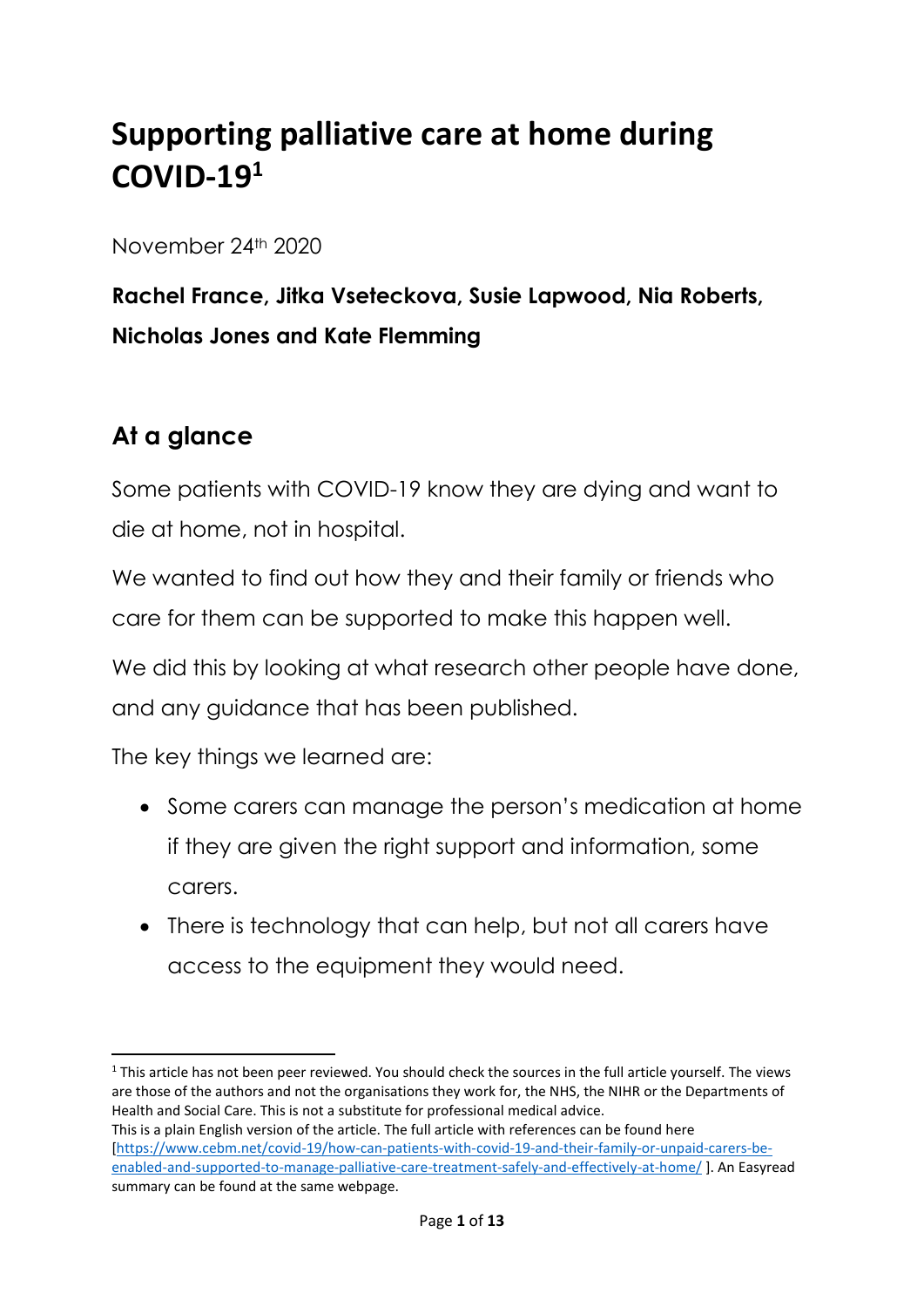• Information and education about their caring role and looking after themselves can help carers. But it is hard to deliver training during the pandemic.

## **Background**

By late September 2020, there had been close to 1,000,000 deaths across the world linked to COVID-19. This includes around 42,000 deaths in the UK.

Many of these people died in hospital. However, some people chose not to go into hospital, but to get end of life care at home. Some people chose to go home from hospital when they knew they were dying.

Choosing to die at home rather than in hospital is nothing new, but during the pandemic, it has happened more often. When community services work well, they can support people who are dying at home by providing responsive care. This stops unwanted or unnecessary hospital admissions.

End of life care at home is provided by ordinary community health services and specialist palliative care services. The pandemic means the services are busier, and the risk of infection makes it harder for staff to work face to face with people who have COVID-19. This has meant informal carers may have to take on more responsibility for providing care.

On the plus side, community services are getting more resources. There are new recommendations for training non-specialists to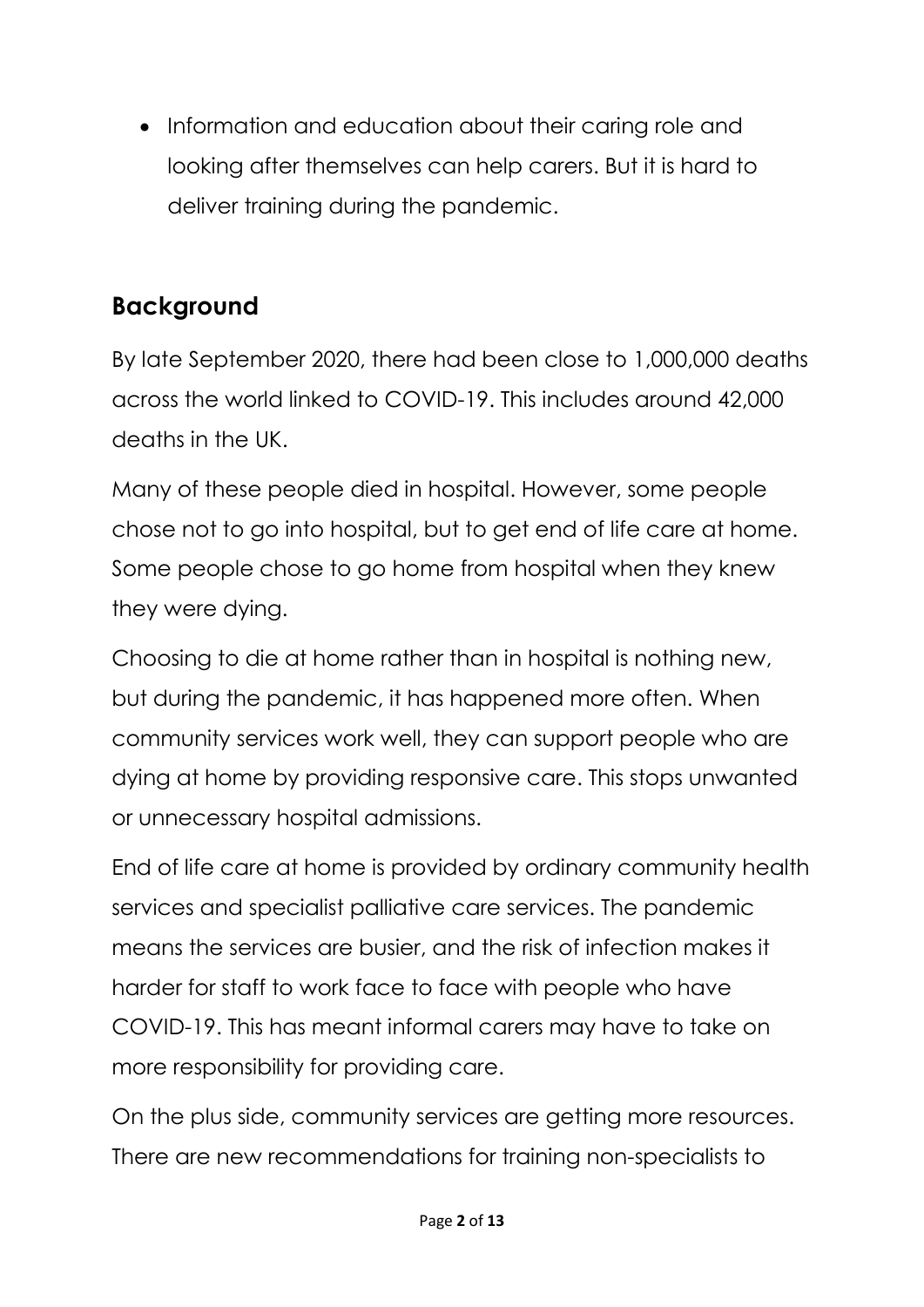deliver palliative care. There is more use of digital technology to support patients and carers, for example video consultations. One challenge is that COVID-19 is unpredictable. Some people suddenly get worse. Some people unexpectedly improve. On average, people without COVID-19 receive palliative care services for five days. For people with COVID-19 this is just two days. That is the average, so for some people it will be longer or shorter.

People with COVID-19 who are dying will have symptoms. The most common are struggling to breathe (69% in one piece of research; 57% in another) and agitation (48% in one piece of research; 57.5% in another). These symptoms can be controlled with medication. People with COVID-19, and their family or friends who care for them, need to be prepared for these symptoms. These symptoms can be distressing for the patient and those around them. This can add to anxieties for the carers and make it harder to cope. In turn, this makes it more likely that people need to go to hospital as an emergency when they had not wanted this to happen.

Past research tells us that carers who provide end of life care feel better able to care when they get effective support. Things that helped most were getting information at the right time, and easy access to healthcare professionals for additional advice and support. We think this will be the same for carers of people with COVID-19. We think prompt, responsive support, along with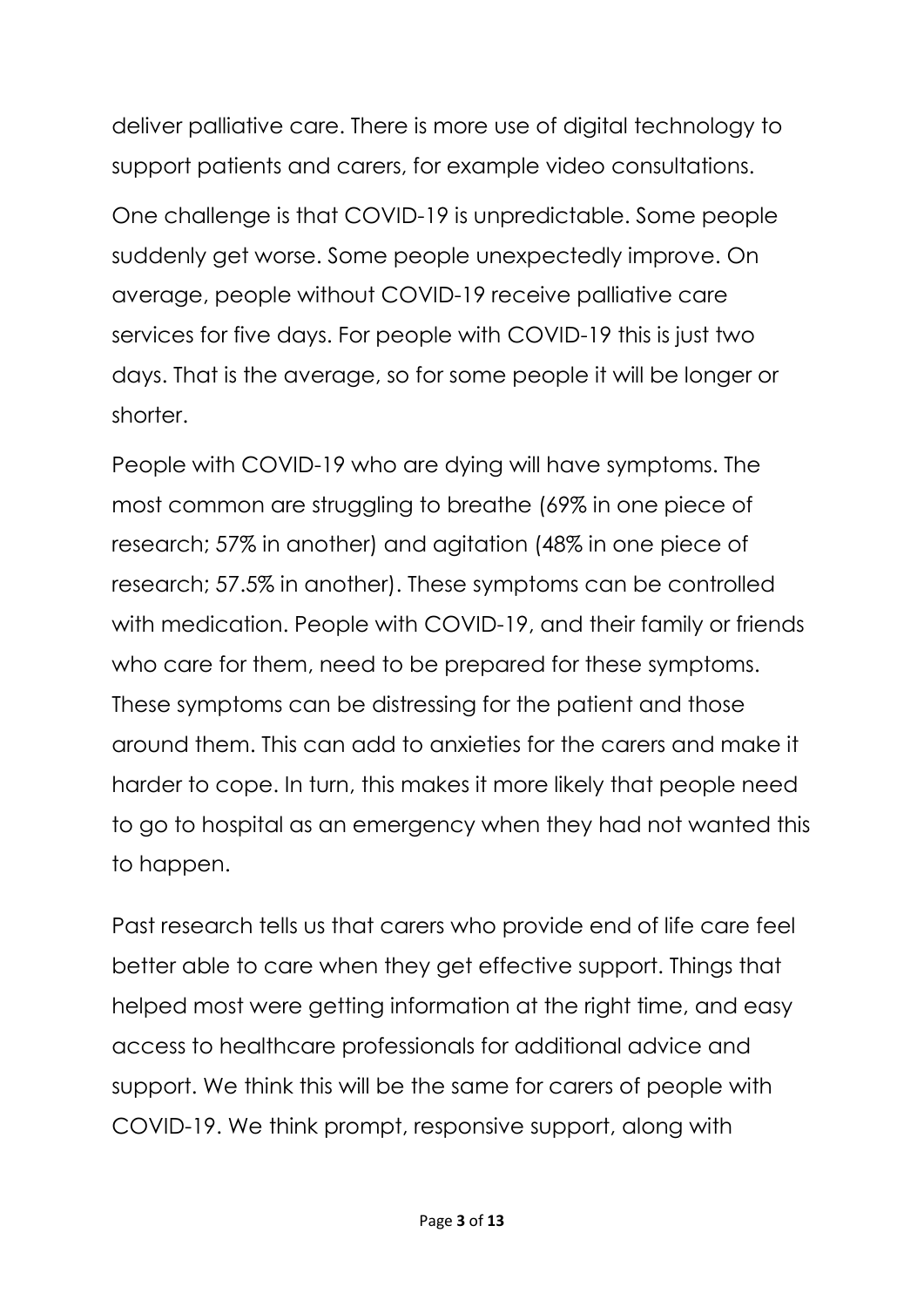information and preparation, will make all the difference for carers and the person they are caring for.

## **What we did**

We did not go out and do new research. We looked at all the research we could find that would help us answer the question, 'How can people with COVID-19 and their carers be supported to get good end of life care at home?'

We looked at research that was about palliative care for people with COVID-19 who were living at home independently or being cared for at home by family, friends or volunteers. We looked for anything about how health professionals and other services can support them, including educating and training a family carer to provide care, support in an emergency and out of hours care.

We did not find any research about people with COVID-19 or their carers and palliative care at home. So we looked at research about palliative care at home for people who did not have COVID-19, and recommendations based on existing guidance or expert opinion.

## **What we found**

We found evidence from studies involving palliative care for people who do not have COVID-19 about:

 Supporting carers to manage medication to ease symptoms when someone is close to the end of their life.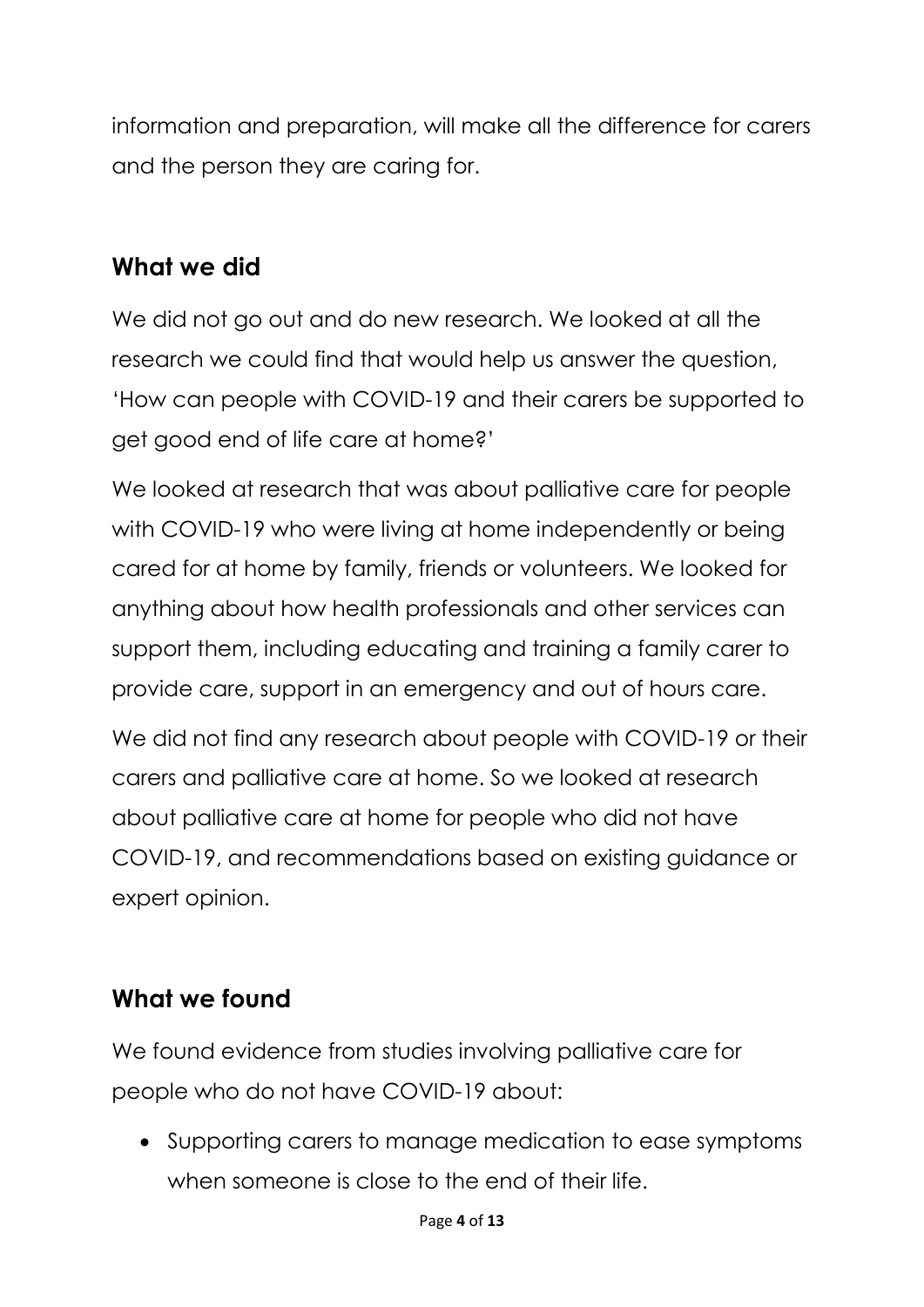- Using digital technology to support carers.
- Providing education for carers.
- Supporting carer well-being.

We found two charities (Help the Aged UK and Hospice UK) had produced guidance for carers, and a group of academics and health professionals had produced a website with videos on supporting people with breathlessness.

We also found a set of recommendations for healthcare professionals on how to support family carers, and a set of advice for healthcare professionals supporting patients with COVID-19 in the community.

#### **Key messages from what we learned**

## **1. Supporting carers to manage medication to ease symptoms when someone is close to the end of their life**

Carers may already be used to supporting someone to take routine oral medication. At end of life, patients may need more than this. They may need injections. There may be a lot of different medications, all needing to be taken at different times. There may be difficult decisions about the right dose and timing. It may be emotionally difficult to give medication, knowing how it may affect the person. In normal times a healthcare professional would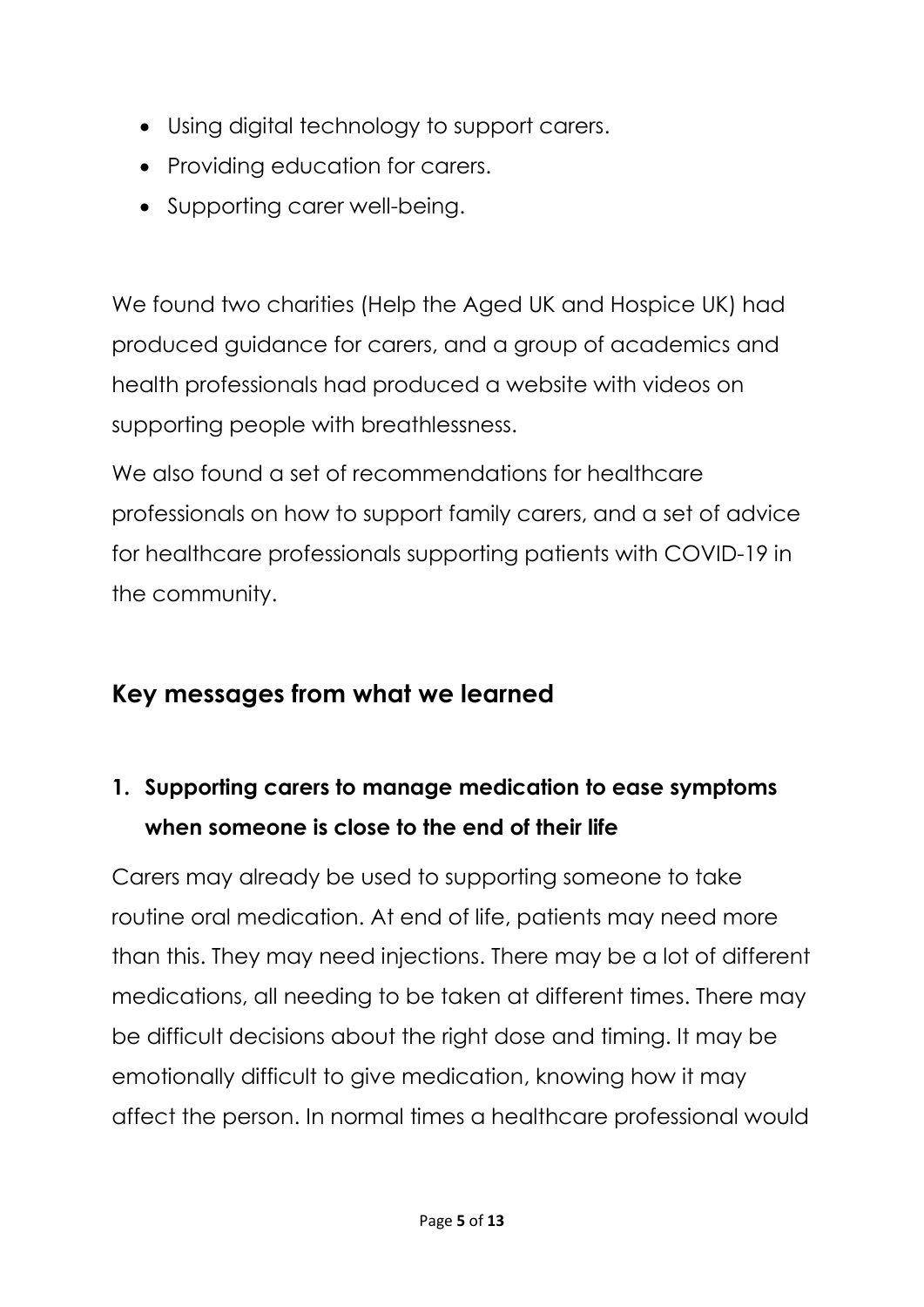manage all of this. The pandemic means carers may need to take on some of this role.

We found several things were important if carers are to be supported to provide safe care for someone at home:

#### **Address concerns about giving medication.**

Carers worried about giving too much or too little medication, about not knowing enough about how the drugs work and about getting things wrong. Reasons carers thought they might get things wrong included because they were tired, did not understand the instructions, or things like poor eyesight and difficulties opening medicines. These need to be addressed by healthcare professionals.

#### **Help carers to be organised.**

Carers had concerns about remembering how much of which medication to give when and about keeping records of what they had done. Medication must be stored properly and thrown away when it is out of date. Carers can be supported by being given written instructions, shown how to use a diary, or by being reminded.

#### **Empower carers.**

Carers felt empowered once they were confident giving medication but disempowered if the medication didn't work or if the patient needed to go to hospital.

#### **Have good relationships.**

Carers needed to have good relationships with other carers and healthcare professionals to make sure medication was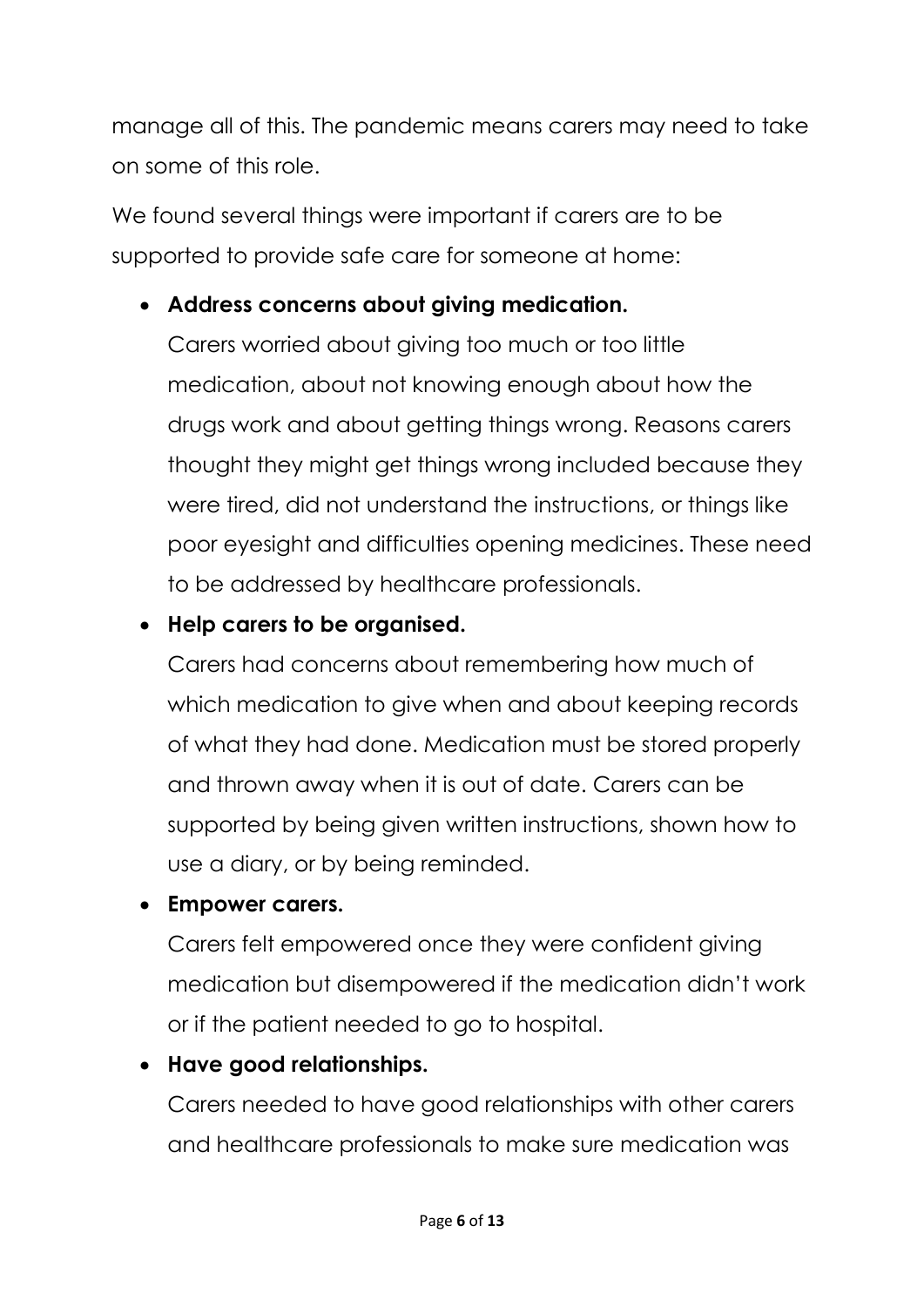given properly. Carers needed to know how to contact professionals for help when they need it. Healthcare professionals need to make sure all communication is clear.

#### **Have good support**.

24 hr telephone and in-person support was essential, along with medication being prepared in advance and troubleshooting guides for equipment.

#### **2. Using digital technology to support carers**

Involving carers in meetings with healthcare professionals, using video calls, may be a good way to support carers. It is important to make sure that carers have the right equipment to enable this to happen without hitches.

#### **3. Providing education for carers**

There is some evidence that information sessions helped carers to care better and to be happier with the care they give. However, the evidence is from series of sessions over several weeks, and this is unlikely to happen in the final phases of caring for someone with COVID-19.

A review of breathlessness services showed that information sessions with the patient and carer were helpful. However, these were over 4-6 weeks and so may not be helpful for COVID-19 patients.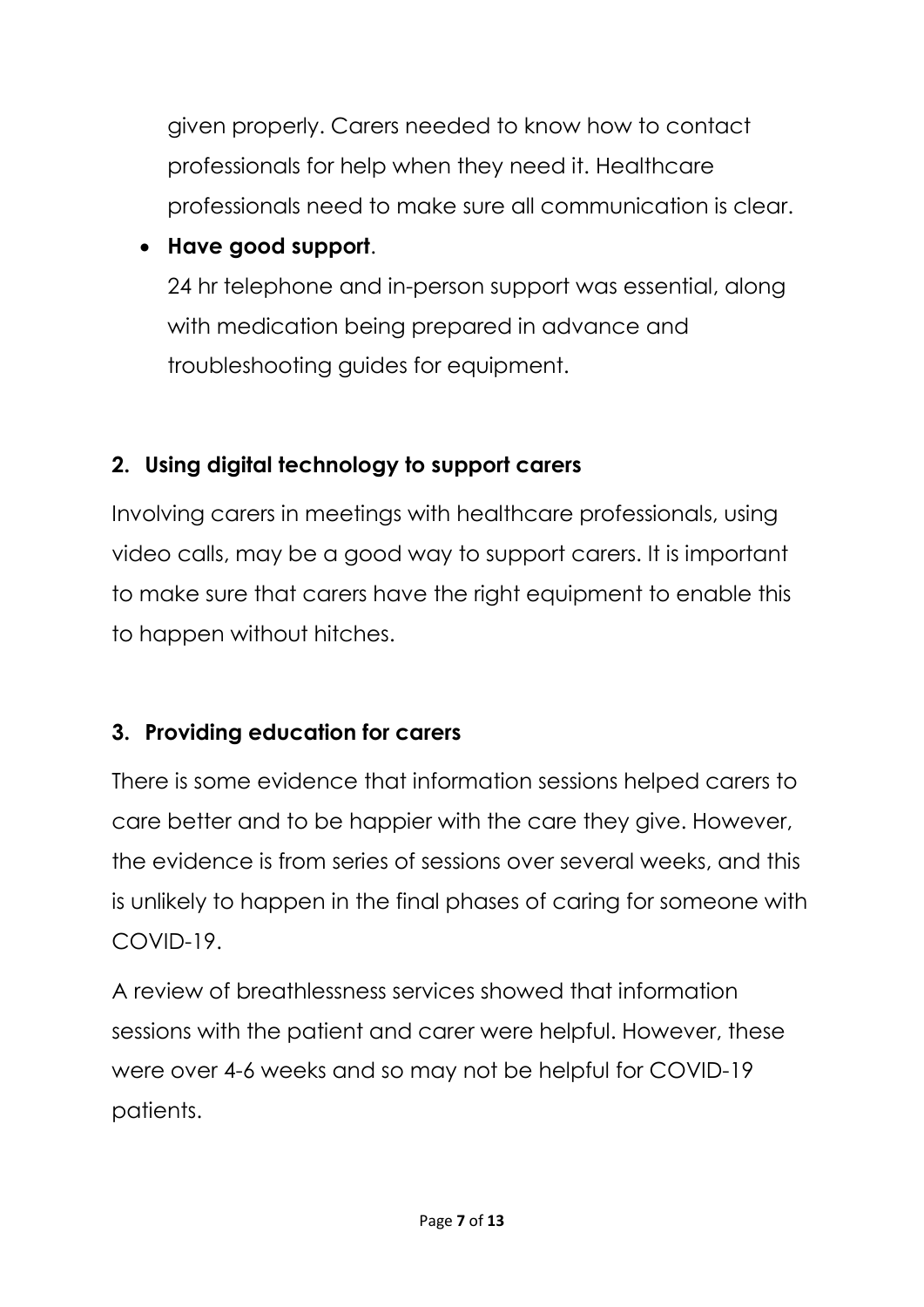Using on-line videos to prepare carers for palliative care services at home has been shown to be effective. However, existing videos may not fit with the way services are organised for COVID-19 patients.

#### **4. Supporting carer well-being**

A number of studies looking at carer well-being during palliative care were found. These included sessions for psychoeducation (education with added counselling or Cognitive Behaviour Therapy) providing information, stress management and promoting positive emotions. The sessions were seen as beneficial, but there was little evidence provided to back up these claims. It is not clear if the content of the sessions was helpful, or whether simply having regular contact with healthcare professionals was helpful in itself. The length of time for the support was generally greater than available for carers of COVID-19 patients. All studies were in countries with well-developed healthcare systems, so may not help people decide what to do in other countries.

#### **5. Existing guidance for carers during COVID-19**

Help the Aged, Hospice UK and the Learning about Breathlessness programme have given advice for carers during COVID-19. The guidance covered subjects like medication, toileting, breathing difficulties, patient anxiety or confusion, eating and drinking, the dying process and what to do after death. The Hospice UK guidance mentions having an Advance Care Plan. The guidance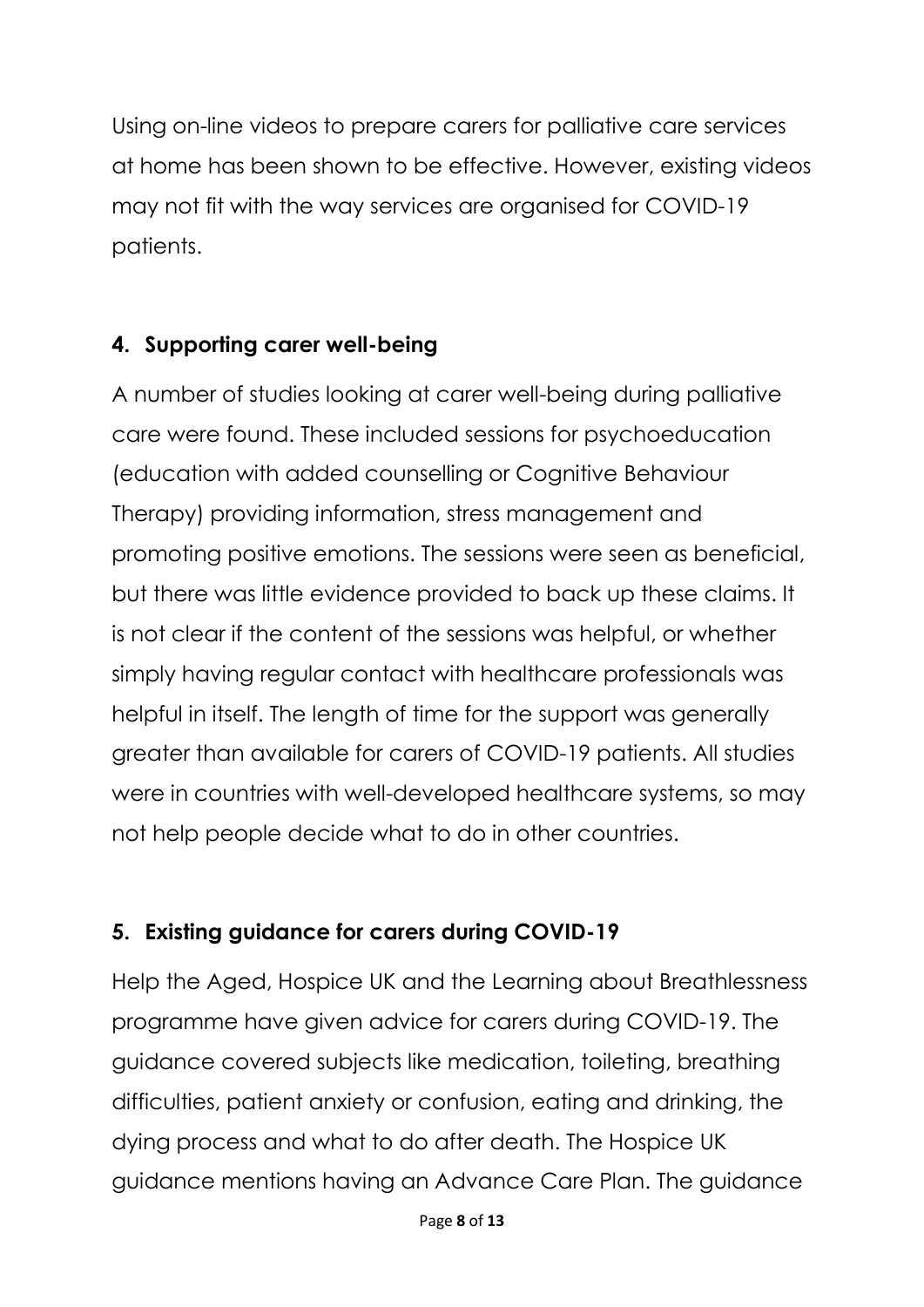has been developed with carers but does not have sources or references to back up the advice.

#### **6. Guidance for healthcare professionals supporting carers**

One article by authors in the field of palliative care gives the following list of priorities:

- Provide personal protective equipment (PPE) and explain its correct use.
- Develop checklists for assessing a person's capacity to provide care, including readiness, burden and distress.
- Develop the capacity to assess and treat patients remotely, whilst including carers in the consultations.
- Encourage Advance Care Plan conversations.
- Thank and reassure carers.
- Encourage carers to use social networks and to help them feel empowered.
- Check guidance being published by relevant organisations.

The National Institute for Clinical Excellence (NICE) has produced guidance that suggests that carers may have to administer medication but does not say how to support people to do this.

## **So, how can carers be supported?**

Services in hospitals and GP practices and other services in the community are changing and adapting all the time. The risk of passing on COVID-19 means that more services are being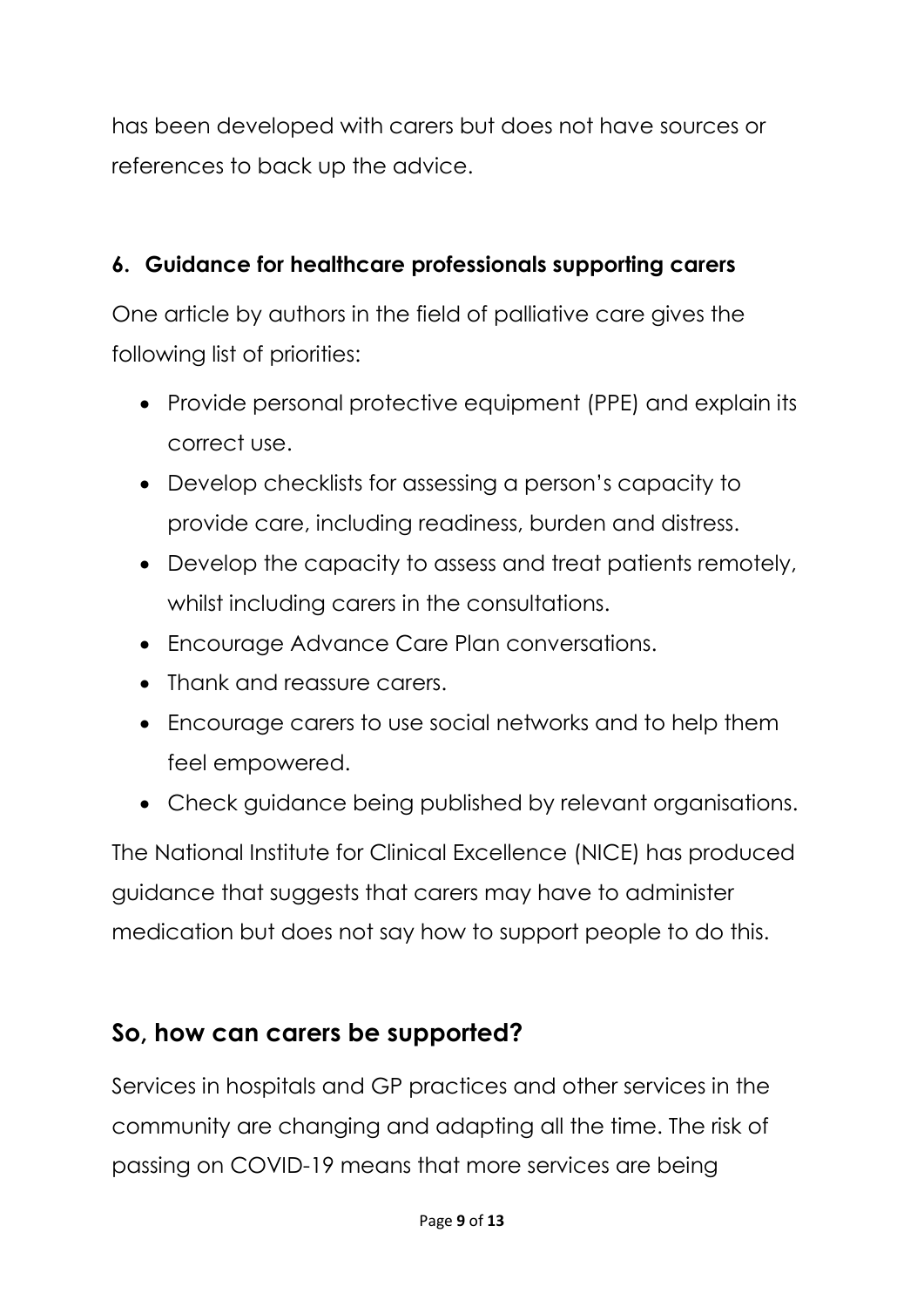delivered remotely than before. This may mean better access for some carers but increased isolation and feeling a lack of support for others.

There is a lack of evidence that is relevant to giving end of life care to COVID-19 patients. This is because COVID-19 is different from other diseases where end of life care has been given. Carers may be afraid of COVID-19. They may catch COVID-19 and therefore be unable to continue giving care. PPE is vital but will affect communication with the patient.

However, this review suggests that some carers can be supported to provide end of life care at home. Healthcare professionals need to take the following steps to make this possible:

- Make sure the carer is willing and able and is not being pushed into providing end of life care at home.
- Give clear written details about the medication and instructions on how to use it.
- Give practical help such as pre-filled syringes or pill boxes to enable correct doses of medication to be given.
- Make sure carers know how to contact their healthcare professional, including out of hours.
- Arrange regular phone or video calls.
- Provide information and support resources as leaflets and online.
- Assess the carer's emotional wellbeing and provide support.
- Signpost carers to bereavement support when appropriate.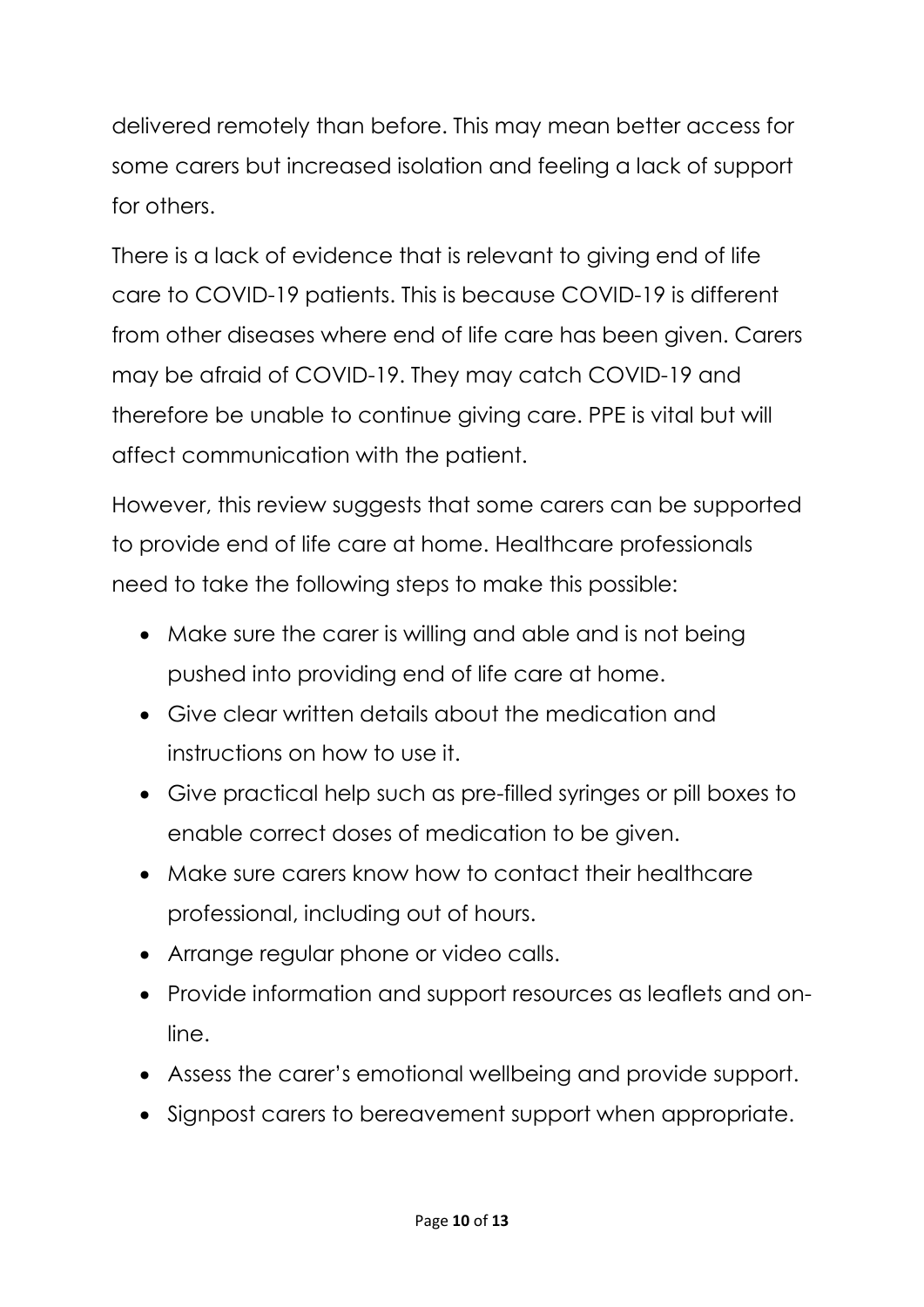Carers should check with their healthcare professionals that these have been considered. There are resources to help healthcare professionals and carers to discuss these issues, such as the Carers Support Needs Assessment Tool [\[http://csnat.org/\]](http://csnat.org/).

These steps will need local protocols for healthcare professionals to follow, supported by national guidelines based on evidence.

## **Conclusions**

- Support for carers must be provided when they need it. It must prepare them for what is coming and be tailored to their needs.
- We did not find any relevant evidence about carers giving end of life care to people with COVID-19 at home, or how safe this is for all involved.
- Research evidence indicates that carers can be supported to give medication at home to people who are near the end of life. This depends upon the carer being capable and having the right support and information.
- Digital technology can help provide support, but healthcare professionals should be aware that not all carers have access to suitable equipment.
- Providing information and education for carers that is relevant to their role can be helpful. However, COVID-19 makes it difficult to provide formal, structured sessions.
- Carers' wellbeing should be supported as much as possible.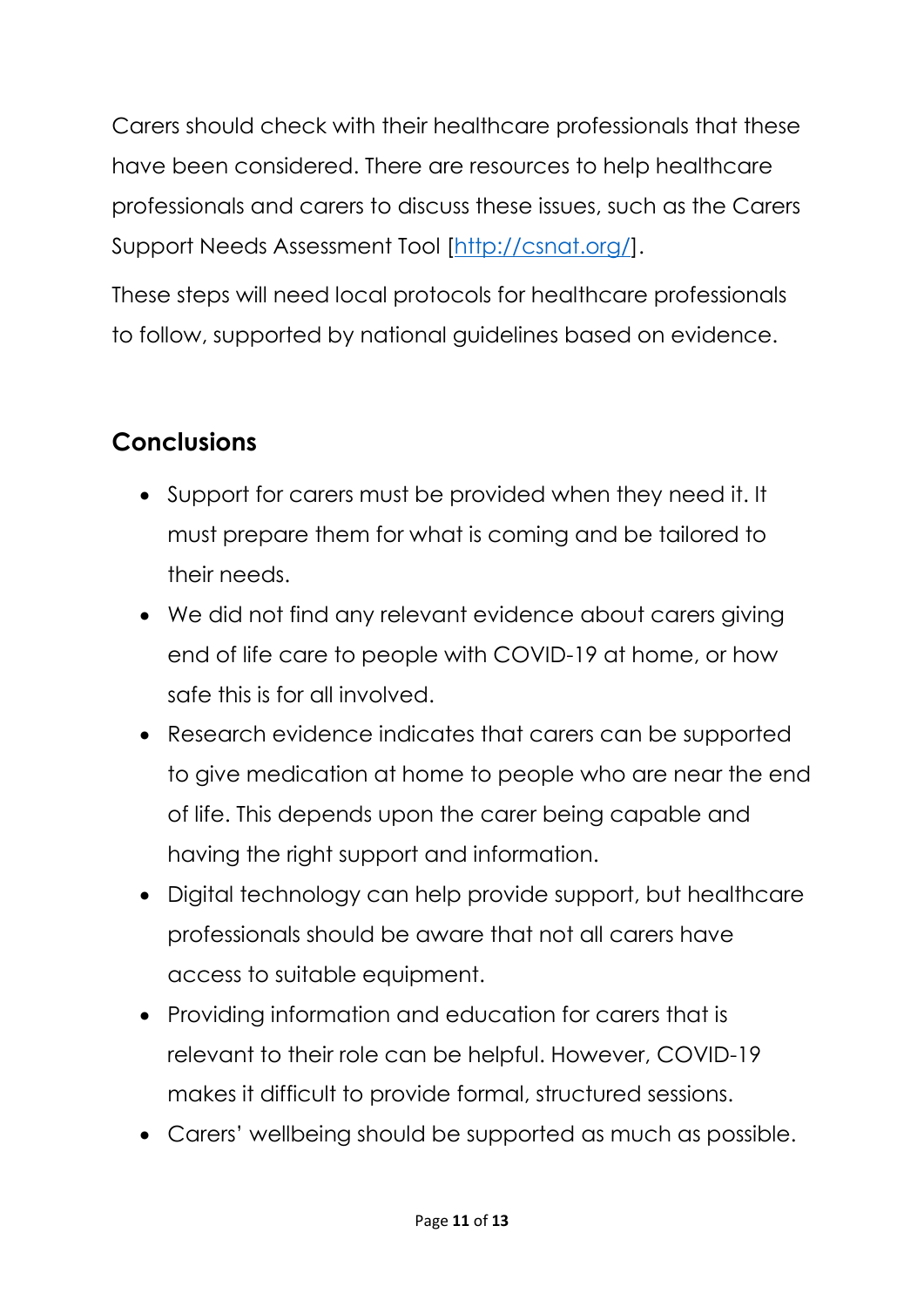- Guidance has been adapted from existing guidelines. It is not based on evidence about supporting people with COVID-19 and has not been checked to see if it is effective during the pandemic.
- There is some advice for healthcare professionals supporting carers giving end of life care at home.

## **The authors**

Rachel France is a Research Fellow at UCL looking at the social impacts of the pandemic. She has extensive experience as a systematic reviewer.

Jitka Vseteckova is Senior Lecturer in Health and Social Care at the Faculty of Wellbeing, Educations and Language Studies at The Open University. She regularly leads and contributes to systematic, narrative and rapid reviews. Her specialism is around ageing, care and caring, exercise, people living with dementia and people with learning difficulties.

Susie Lapwood is Emerita Senior Associate Specialist in paediatric and young adult palliative care at Helen and Douglas House Hospices, Oxford UK. She is a member of the Together for Short Lives / Association for Paediatric Palliative Medicine research group. She has worked as a general practitioner and is a GP appraiser.